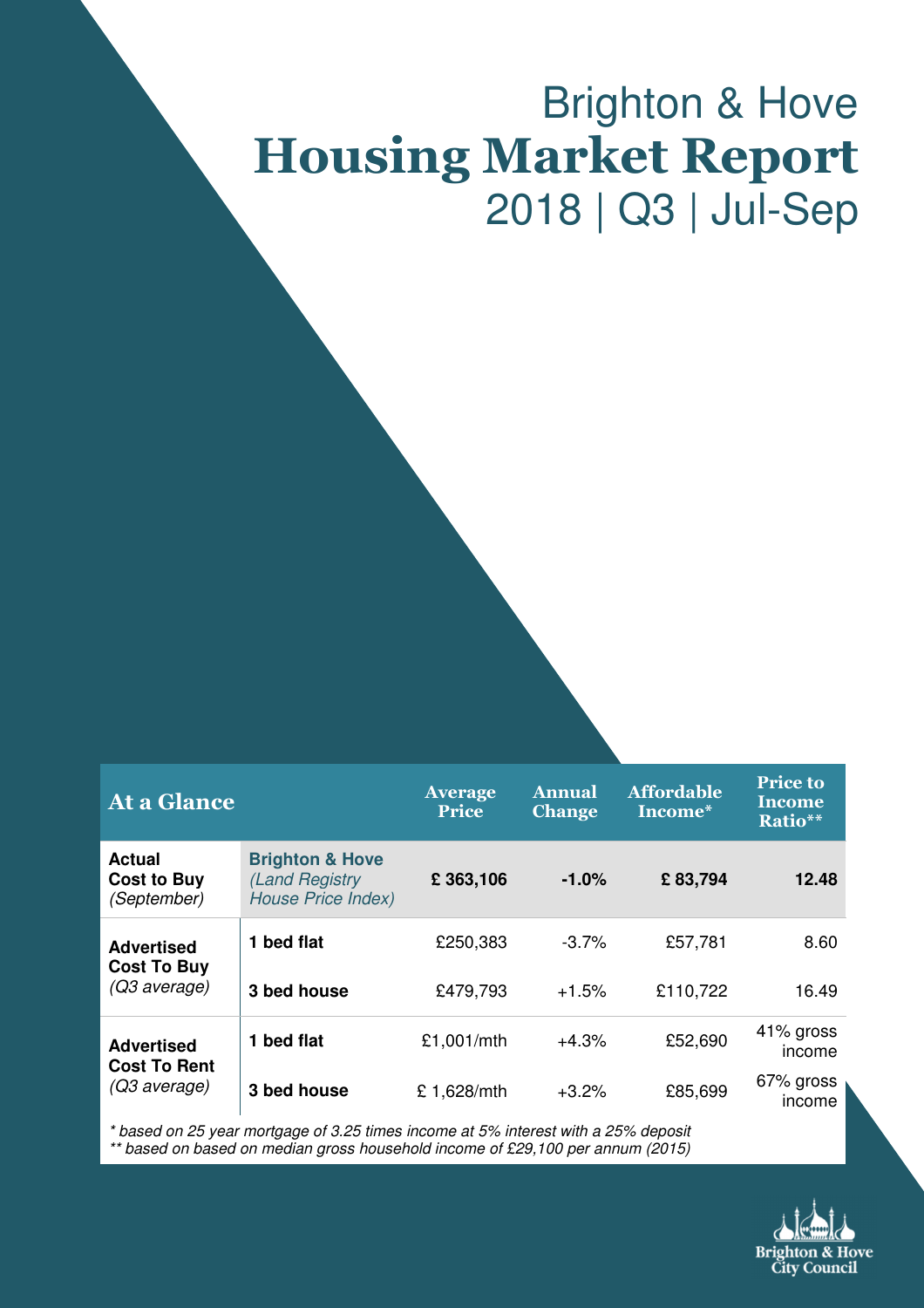### Land Registry House Price Index

Land Registry House Price Index figures show that the average house price in the city is now £363,106, a decrease over the last few months and lower than a year ago.

The gap between the average property price for Brighton & Hove and England & Wales has decreased with average price in the city now £118,752 (48.6%) higher.

Over the last year prices in Brighton & Hove have seen a -1.0% decrease in comparison to a 3.2% increase nationally.

Sales are still mainly at low levels with a pattern showing clear seasonal peaks and troughs. The overall trend until March 2016 was a gradual increase. Although in subsequent months there has been a drop in the levels of sales they still remain above that at the beginning of 2009.

The peak in sales in March 2016 could be attributed to the stamp duty changes on second properties which came into effect on 1 April 2016.





### About the data used for this report

The Land Registry House Price Index is a mathematical model that works out the average value of a home in the city based on the sale price of those homes sold more than once since 1995.

Our monitoring is a representative sample of properties that have been advertised in the city during the quarter on the Rightmove website. As it is based on advertised prices it can give an indication of the future trends in prices.

In order to make a comparison of rental costs the report also includes the average advertised rental prices taken from Gumtree and also the rental values based on the data published by Valuation Office Agency.

Housing Costs Update July to September 2018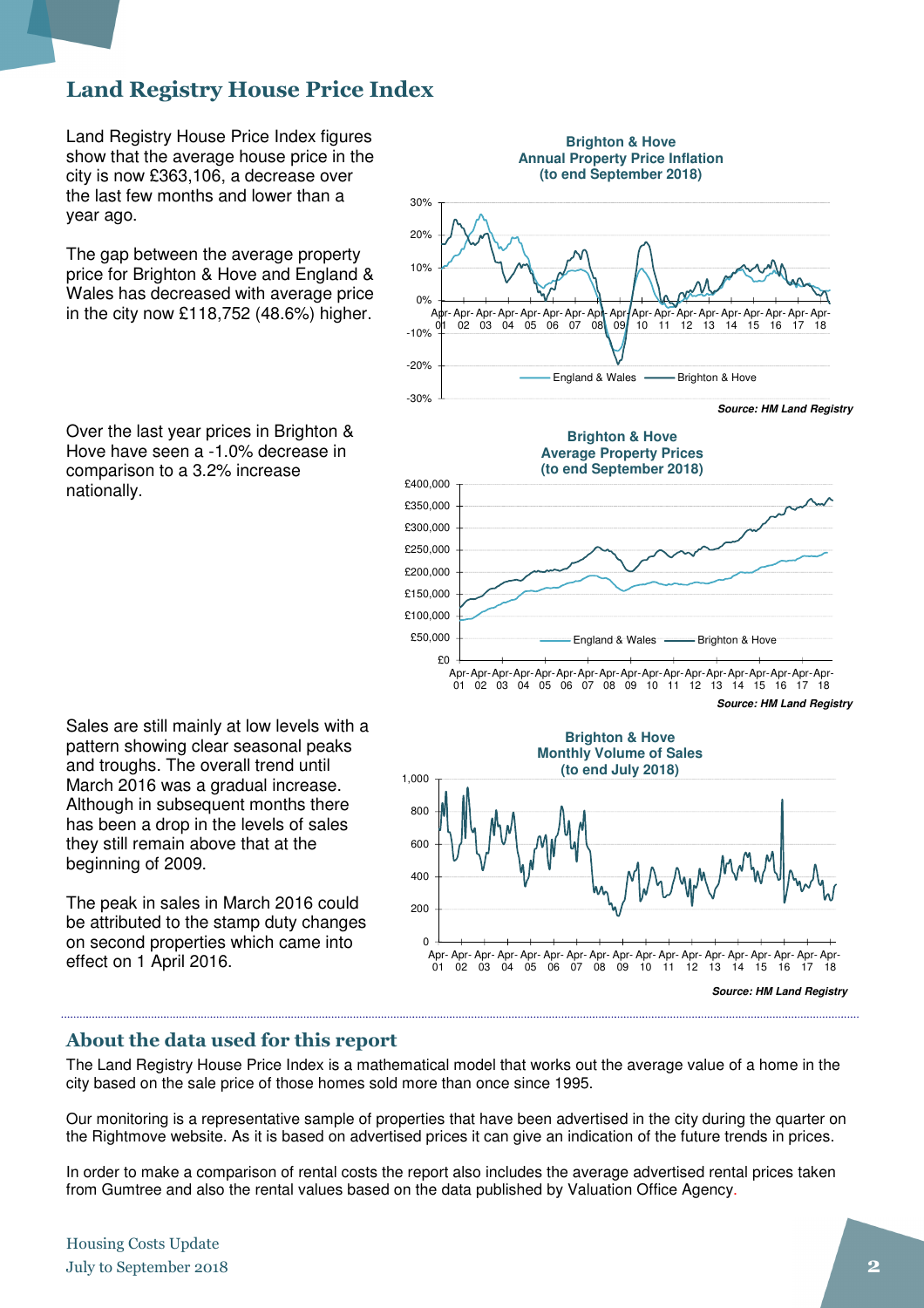### Land Registry: House Price Index: September 2018

**England and the Regions:** The table and map show the annual changes in property prices in September 2018 for England and the Regions. Although there was 3% overall annual increase across England, the annual changes in average property price varied across the Regions. With the exception of London there was an average annual increase with the West Midlands showing the greatest increase at 6.1%. In contrast there was -0.3% decrease in London. In the South East there was 1.7% increase in the average property price.

| <b>England and the Regions</b> | <b>Average</b><br><b>Price</b> | <b>Annual</b><br>Change |
|--------------------------------|--------------------------------|-------------------------|
| England                        | £249,408                       | 3.0%                    |
| East Midlands                  | £194,803                       | 6.0%                    |
| East of England                | £294,027                       | 2.0%                    |
| London                         | £482,241                       | $-0.3%$                 |
| North East                     | £132,049                       | 3.5%                    |
| North West                     | £162,915                       | 3.3%                    |
| South East                     | £328,059                       | 1.7%                    |
| South West                     | £260,142                       | 4.3%                    |
| <b>West Midlands</b>           | £199,763                       | 6.1%                    |
| Yorkshire & the Humber         | £162,009                       | 2.6%                    |



**Comparison with neighbouring local authorities:** The table compares the annual changes in average property prices in Brighton & Hove and nine other local authorities. With exception of Brighton & Hove the overall annual average price of buying a property increased.



| <b>Local Authority</b>   | <b>Average</b><br><b>Price</b> | <b>Annual</b><br>Change |
|--------------------------|--------------------------------|-------------------------|
| Adur                     | £320,915                       | 0.9%                    |
| Arun                     | £290,041                       | 3.7%                    |
| <b>Brighton and Hove</b> | £363,106                       | $-1.0%$                 |
| Chichester               | £399,165                       | 5.4%                    |
| Eastbourne               | £240,200                       | 0.3%                    |
| Horsham                  | £384,464                       | 2.9%                    |
| Lewes                    | £333,897                       | 2.2%                    |
| Mid Sussex               | £379,764                       | 3.8%                    |
| Wealden                  | £347,147                       | 6.2%                    |
| Worthing                 | £279,820                       | 3.0%                    |

The table below compares average property prices for the different property types. Although the overall average property price in the city was below Chichester, Horsham and Mid Sussex, when comparing the individual property types Brighton & Hove recorded the highest averages.

The overall averages were affected by the proportion of types of property sold e.g. flats / maisonettes represented 44% of all properties sold in Brighton & Hove compared to 12% in Chichester, 21% in Horsham and 24% in Mid Sussex.

|                 | <b>Overall</b> | <b>Detached</b> | <b>Semi</b> | <b>Terraced</b>                      | <b>Flat</b> | % of Sales            |
|-----------------|----------------|-----------------|-------------|--------------------------------------|-------------|-----------------------|
| Adur            | £320,915       | £492.847        | £358,911    | £307,189                             | £200,936    |                       |
| Arun            | £290,041       | £465,500        | £300,342    | £245,633                             | £170,340    |                       |
| Brighton & Hove | £363,106       | £666,028        | £429,670    | £390,492                             | £298,008    |                       |
| Chichester      | £399,165       | £626,930        | £376,269    | £330,003                             | £216,027    |                       |
| Eastbourne      | £240,200       | £445.546        | £305,204    | £239.375                             | £177.192    |                       |
| Horsham         | £384,464       | £624.198        | £384,830    | £310.046                             | £203,174    |                       |
| Lewes           | £333,897       | £500,438        | £344,246    | £282,140                             | £188,849    |                       |
| Mid Sussex      | £379,764       | £623,790        | £396,725    | £316,350                             | £212.040    |                       |
| Wealden         | £347,147       | £512.472        | £313,935    | £267,435                             | £185,941    |                       |
| Worthing        | £279,820       | £502,905        | £357,979    | £288,156                             | £189,413    |                       |
|                 |                |                 |             | @ Crown conveight 2008 Land Bogistav |             | ∎Det ■Semi ■Ter ■Flat |

 $\mathfrak\varnothing$  Crown copyright 2008 Land Registry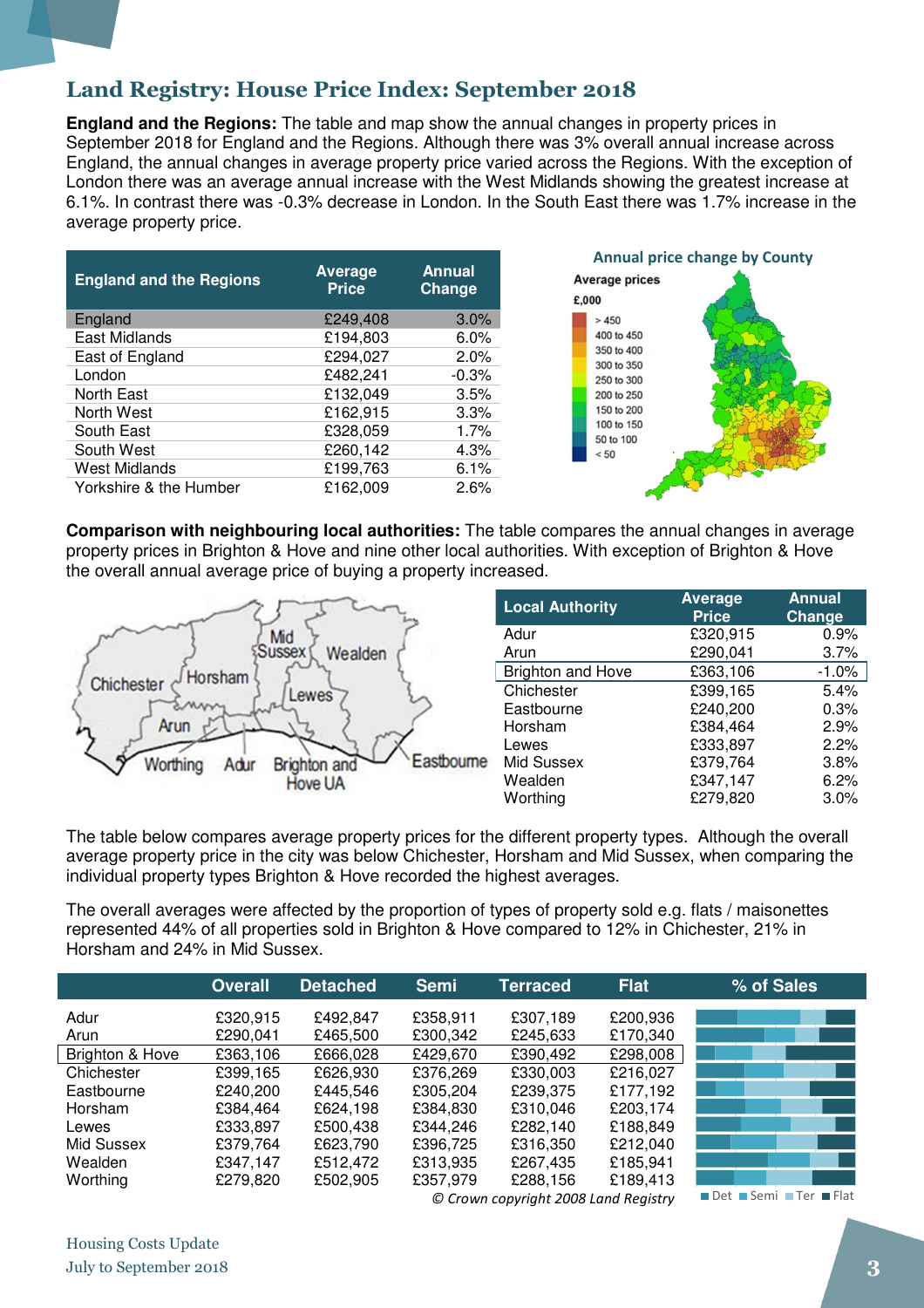### The Advertised Cost to Buy in Brighton & Hove

### **Houses**

| <b>Annual</b><br><b>Average House Prices &amp; Inflation</b> |          |          |                 |  |  |
|--------------------------------------------------------------|----------|----------|-----------------|--|--|
| <b>Size</b>                                                  | 2018 Q3  | 2017 Q3  | <b>Increase</b> |  |  |
| 2 bed                                                        | £394,685 | £388,514 | $+1.6%$         |  |  |
| 3 bed                                                        | £479,793 | £472,807 | $+1.5%$         |  |  |
| 4 bed                                                        | £630,918 | £604,493 | +4.4%           |  |  |

| Quarterly<br><b>Average House Prices &amp; Inflation</b> |          |          |                 |  |  |
|----------------------------------------------------------|----------|----------|-----------------|--|--|
| <b>Size</b>                                              | 2018 Q3  | 2018 Q2  | <b>Increase</b> |  |  |
| 2 bed                                                    | £394,685 | £396,822 | $-0.5%$         |  |  |
| 3 bed                                                    | £479,793 | £489,222 | $-1.9%$         |  |  |
| 4 bed                                                    | £630,918 | £649,411 | $-2.8%$         |  |  |



The annual average advertised asking price for all houses has increased with 4-bed houses showing the greatest increase at +4.4%.

Over the quarter there has been a decrease in the average advertised asking price for all houses with 4 bed houses showing the greatest decrease at -2.8%.

#### **Flats**

| <b>Annual</b><br><b>Average Flat Prices &amp; Inflation</b> |          |                     |                 |  |
|-------------------------------------------------------------|----------|---------------------|-----------------|--|
| <b>Size</b>                                                 | 2018 Q3  | 2017 Q3             | <b>Increase</b> |  |
| <b>Studio</b>                                               | £185,136 | £181,059            | $+2.3%$         |  |
| 1 bed                                                       | £250,383 | £259,996            | $-3.7%$         |  |
| 2 bed                                                       | £365,932 | £376,212            | $-2.7%$         |  |
| Quarterly<br><b>Average Flat Prices &amp; Inflation</b>     |          |                     |                 |  |
| <b>Size</b>                                                 | 2018 Q3  | 2018 Q <sub>2</sub> | <b>Increase</b> |  |

**Studio** £185,136 £187,832 -1.4% **1 bed** £250,383 £254,938 -1.8% **2 bed** £365,932 £367,496 -0.4%

Brighton & Hove Average Cost of a Flat



The annual average advertised asking price for studio flats has increased by +2.3% but the annual average advertised asking price for 1-bed and 2-bed flats has decreased with 1-bed flats showing the greatest decrease at -3.7%.

Over the quarter the average advertised asking price for all flats has shown a decrease with 1-bed flats showing the greatest decrease at -1.8%.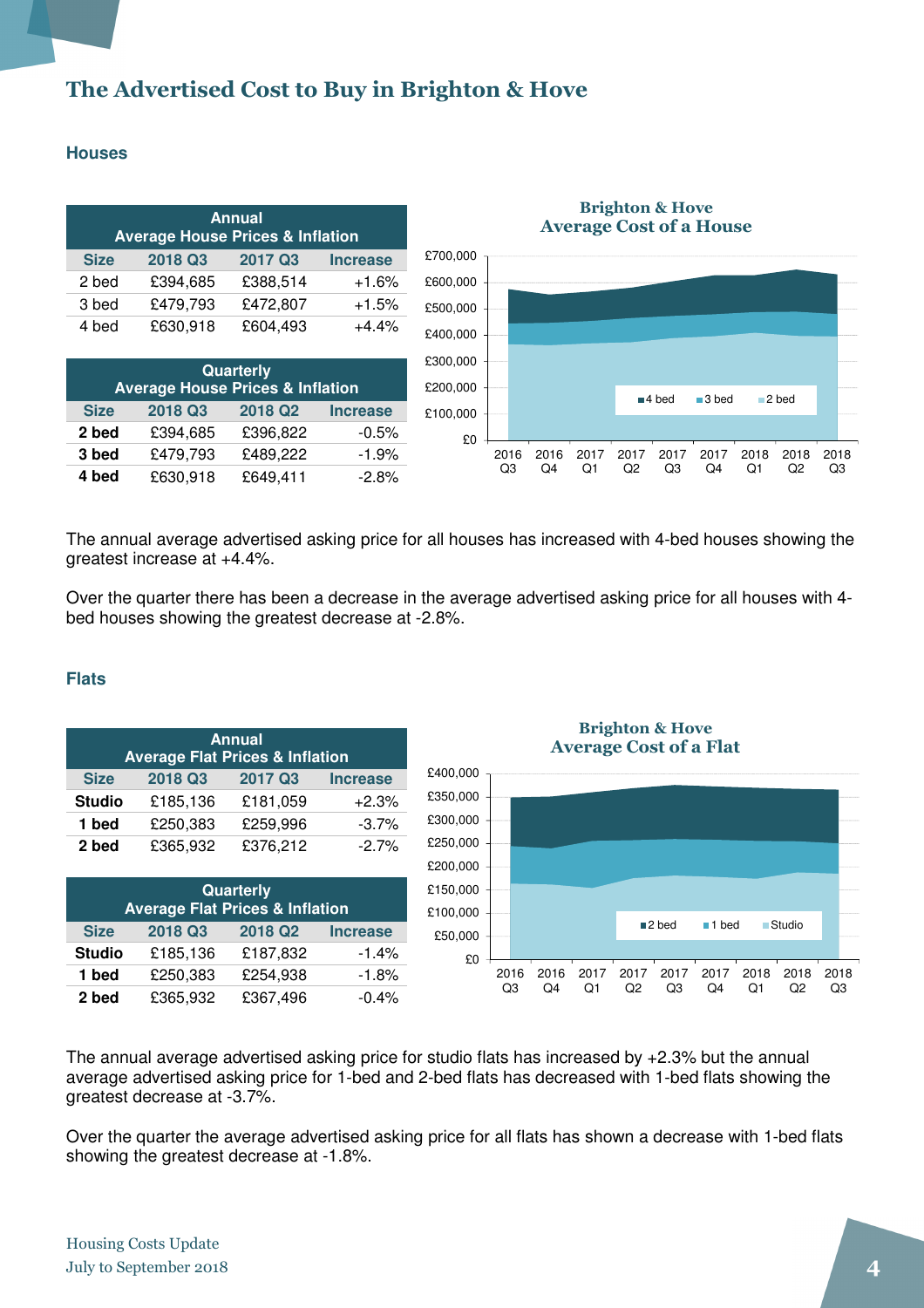### The Affordability of Buying in Brighton & Hove

Historically, mortgage lending has usually been limited to around 3.25 times annual income.

The 2015 Brighton & Hove City Council Objectively Assessed Need for Housing report showed that the average household income in Brighton & Hove was £38,300. However, 33% of households earn below £20,000. The average is affected by the number of very high earners in the city.



Brighton & Hove Average property prices and income multipliers  $(201803)$ 

**Objectively Assessed Need for Housing report)**

The Median household income (where 50% of households earn less and 50% of households earn more) in the city is £29,100. We have used this median figure to more accurately reflect the pressures on local residents.

In Brighton & Hove the average 1-bed flat costs nearly 9 times the median household annual income and 3-bed house costs over 16 times the median household annual income.

Households on average incomes must have either a sizeable deposit or borrow significantly in excess of prudent mortgage limits in order to buy. If interest rates rise, it could place a serious financial strain on households who have had to borrow large sums in excess of 3.25 times their income, with every 1% increase in interest rates adding around £90 per month to a £150,000 mortgage.

Mortgage interest rates and availability have been improving in recent months. However, deposits of 25% are now the norm rather than 5% required in previous years. As a result, the income required to finance a home has reduced but the deposit requirement has increased significantly.

| <b>Monthly Cost of Mortgage Repayments</b>                                               |            |             |  |  |
|------------------------------------------------------------------------------------------|------------|-------------|--|--|
|                                                                                          | 1 bed flat | 3 bed house |  |  |
| Purchase value of property                                                               | £250,383   | £479,793    |  |  |
| Deposit 25%                                                                              | £62,596    | £119,948    |  |  |
| Total value of mortgage                                                                  | £187,787   | £359,845    |  |  |
| Income required*                                                                         | £57,781    | £110,722    |  |  |
| Repayment @ 4% **                                                                        | £991       | £1,899      |  |  |
| Repayment @ 5% **                                                                        | £1,098     | £2,104      |  |  |
| Repayment @ 6% **                                                                        | £1,210     | £2,318      |  |  |
| $*$ Decad an 0.05 y colomi<br>** Desad an a 750/ vanaument maytrage vanaid avay 05 vaava |            |             |  |  |

**\* Based on 3.25 x salary \*\* Based on a 75% repayment mortgage repaid over 25 years** 

A sufficient mortgage for the average 1-bedroom flat would require an income of nearly £58,000 per annum with a £63,000 deposit and a 3-bed home requires an income of nearly £111,000 with a £120,000 deposit.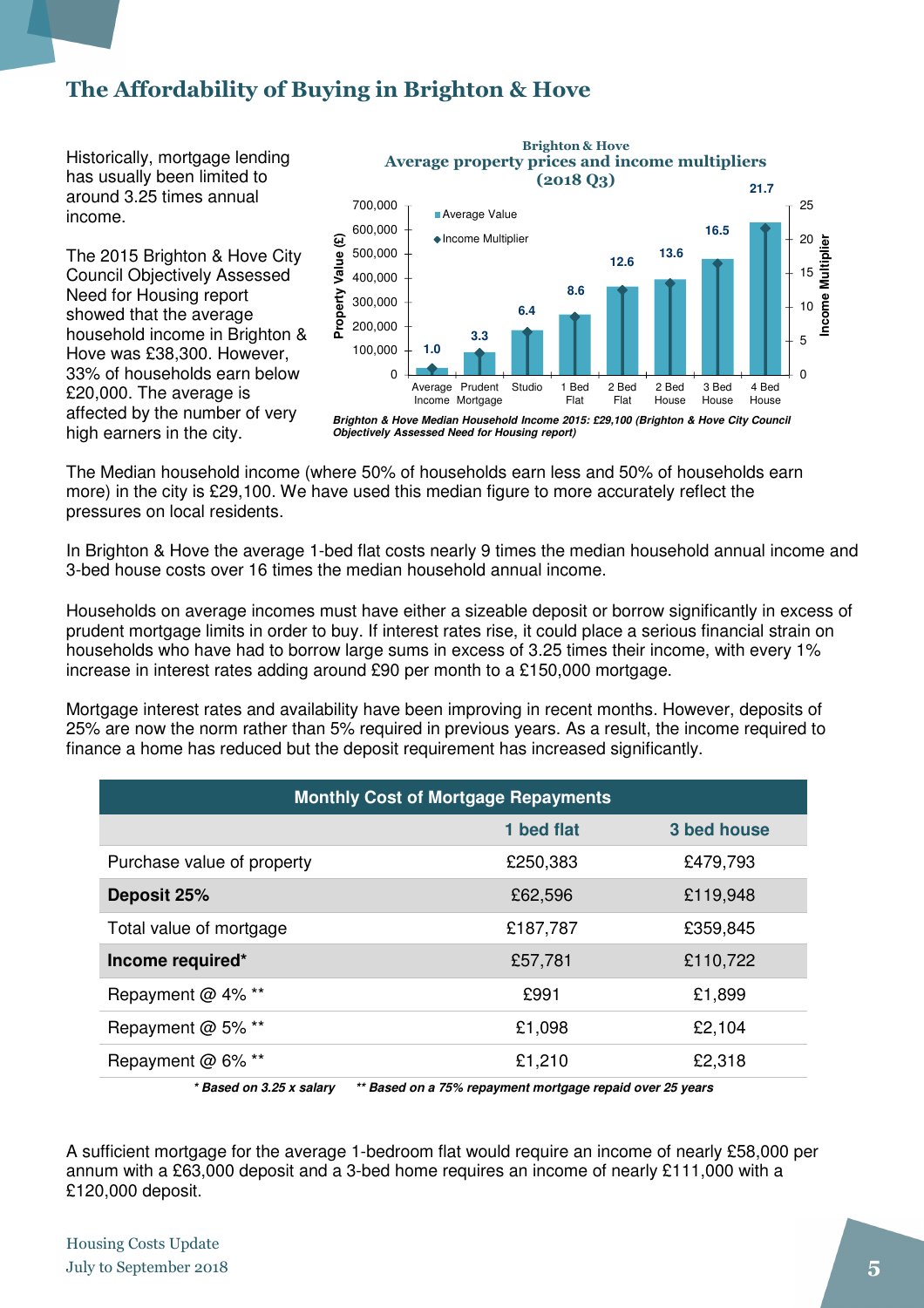### Data Tables: Advertised Cost to Buy in Brighton & Hove

| <b>HOUSES</b>                     | 2 Bed<br><b>House</b> | 3 Bed<br><b>House</b> | 4 Bed<br><b>House</b> |
|-----------------------------------|-----------------------|-----------------------|-----------------------|
| <b>Average</b>                    | £394,685              | £479,793              | £630,918              |
| Last Quarter (2018 Q2 Apr-Jun)    | £396,822              | £489,222              | £649,411              |
| % Change from last quarter        | $-0.5%$               | $-1.9\%$              | $-2.8\%$              |
| Last Year (2017 Q3 Jul-Sep)       | £388,514              | £472,807              | £604,493              |
| % Change from last year           | $+1.6%$               | $+1.5%$               | $+4.4%$               |
|                                   |                       |                       |                       |
| Highest                           | £700,000              | £875,000              | £999,950              |
| Lowest                            | £230,000              | £250,000              | £175,000              |
|                                   |                       |                       |                       |
| Half the prices were higher than  | £390,000              | £470,000              | £600,000              |
| Most frequent price               | £400,000              | £550,000              | £550,000              |
|                                   |                       |                       |                       |
| <b>Average of lowest quartile</b> | £325,000              | £390,000              | £500,000              |
| Last Quarter (2018 Q2 Apr-Jun)    | £325,000              | £400,000              | £499,950              |
| % Change from last quarter        | 0.0%                  | $-2.5\%$              | $0.0\%$               |
| Last Year (2017 Q3 Jul-Sep)       | £325,000              | £375,000              | £475,000              |
| % Change from last year           | 0.0%                  | $+4.0\%$              | $+5.3%$               |

| <b>FLATS</b>                      | <b>Studio</b> | 1<br><b>Bed Flat</b> | 2<br><b>Bed Flat</b> |
|-----------------------------------|---------------|----------------------|----------------------|
| <b>Average</b>                    | £185,136      | £250,383             | £365,932             |
| Last Quarter (2018 Q2 Apr-Jun)    | £187,832      | £254,938             | £367,496             |
| % Change from last quarter        | $-1.4%$       | $-1.8%$              | $-0.4\%$             |
| Last Year (2017 Q3 Jul-Sep)       | £181,059      | £259,996             | £376,212             |
| % Change from last year           | +2.3%         | $-3.7\%$             | $-2.7\%$             |
|                                   |               |                      |                      |
| Highest                           | £260,000      | £450,000             | £995,000             |
| Lowest                            | £115,000      | £120,000             | £157,500             |
|                                   |               |                      |                      |
| Half the prices were higher than  | £180,000      | £250,000             | £340,000             |
| Most frequent price               | £175,000      | £250,000             | £300,000             |
|                                   |               |                      |                      |
| <b>Average of lowest quartile</b> | £170,000      | £220,000             | £290,000             |
| Last Quarter (2018 Q2 Apr-Jun)    | £165,000      | £225,000             | £299,995             |
| % Change from last quarter        | $+3.0\%$      | $-2.2\%$             | $-3.3\%$             |
| Last Year (2017 Q3 Jul-Sep)       | £159,950      | £229,950             | £300,000             |
| % Change from last year           | +6.3%         | $-4.3%$              | $-3.3\%$             |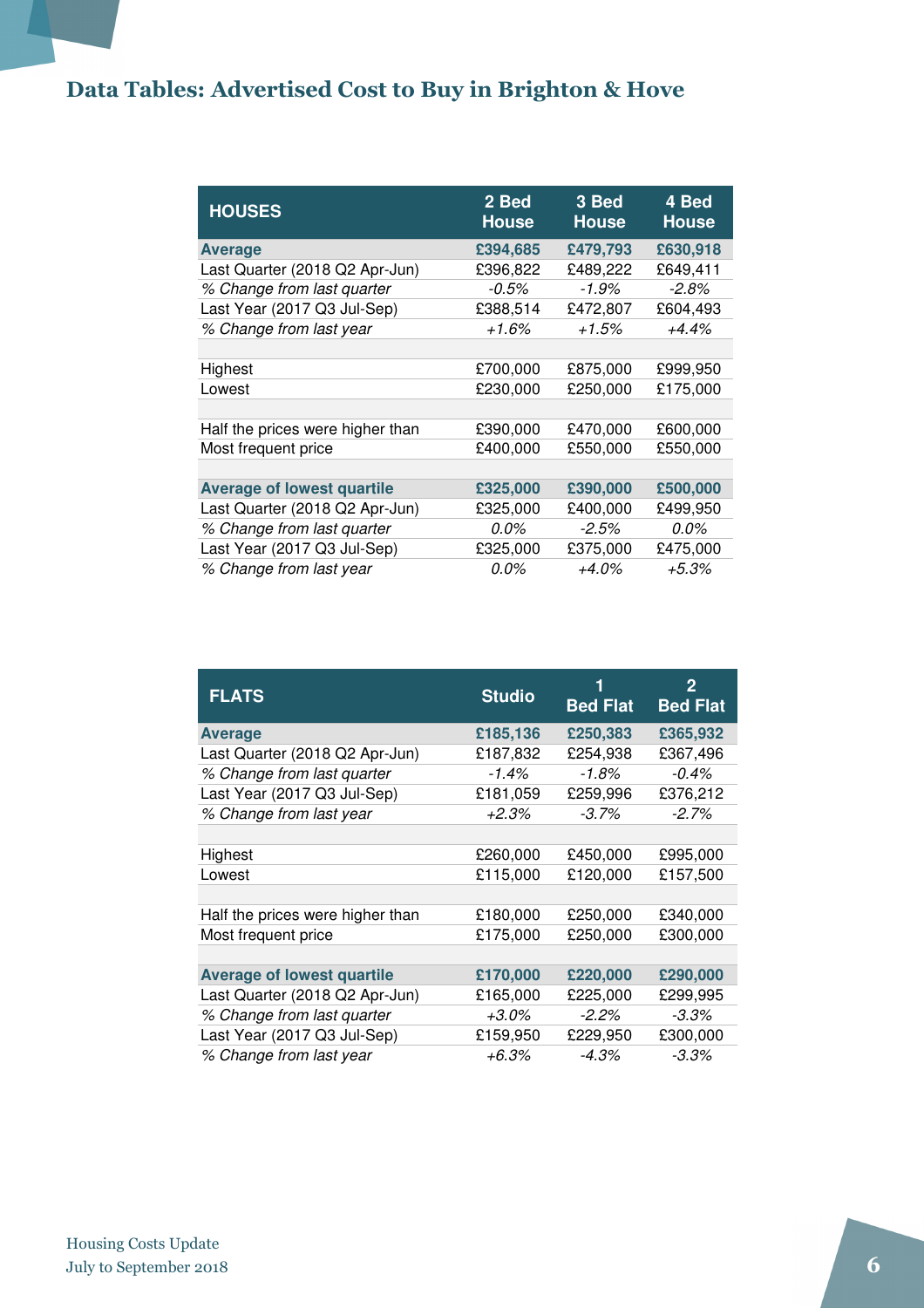### The Advertised Cost to Rent in Brighton & Hove

#### **Houses**

| <b>Annual</b><br><b>Average Monthly House Rent &amp; Inflation</b> |         |         |                 |  |  |
|--------------------------------------------------------------------|---------|---------|-----------------|--|--|
| <b>Size</b>                                                        | 2018 Q3 | 2017 Q3 | <b>Increase</b> |  |  |
| 2 bed                                                              | £1,363  | £1,408  | $-3.2%$         |  |  |
| 3 bed                                                              | £1,628  | £1,578  | $+3.2%$         |  |  |
| 4 bed                                                              | £2,261  | £2,114  | $+7.0%$         |  |  |

| Quarterly<br><b>Average Monthly House Rent &amp; Inflation</b> |         |                     |                 |  |  |  |
|----------------------------------------------------------------|---------|---------------------|-----------------|--|--|--|
| <b>Size</b>                                                    | 2018 Q3 | 2018 Q <sub>2</sub> | <b>Increase</b> |  |  |  |
| 2 bed                                                          | £1,363  | £1,326              | $+2.8%$         |  |  |  |
| 3 bed                                                          | £1,628  | £1,623              | $+0.3%$         |  |  |  |
| 4 bed                                                          | £2,261  | £2,133              | $+6.0%$         |  |  |  |

### Brighton & Hove Average Monthly Cost to Rent a House



The annual average advertised cost of renting 3-bed and 4-bed houses has increased with 4-bed houses showing the greatest increase at +7.0%. The annual average advertised cost of renting 2-bed house has decreased by -3.2%

The quarterly average advertised cost of renting all houses has increased with 4-bed houses showing the greatest increase at +6.0%.

#### **Flats**

| <b>Annual</b><br><b>Average Monthly Flat Rent &amp; Inflation</b> |         |         |                 |  |  |
|-------------------------------------------------------------------|---------|---------|-----------------|--|--|
| <b>Size</b>                                                       | 2018 Q3 | 2017 Q3 | <b>Increase</b> |  |  |
| Room                                                              | £620    | £588    | $+5.4%$         |  |  |
| <b>Studio</b>                                                     | £718    | £722    | $-0.5%$         |  |  |
| 1 bed                                                             | £1,001  | £960    | $+4.3%$         |  |  |
| 2 bed                                                             | £1,371  | £1,339  | $+2.4%$         |  |  |

| Quarterly<br><b>Average Monthly Flat Rent &amp; Inflation</b> |         |                     |                 |  |  |
|---------------------------------------------------------------|---------|---------------------|-----------------|--|--|
| <b>Size</b>                                                   | 2018 Q3 | 2018 Q <sub>2</sub> | <b>Increase</b> |  |  |
| Room                                                          | £620    | £580                | $+6.9%$         |  |  |
| <b>Studio</b>                                                 | £718    | £701                | $+2.5%$         |  |  |
| 1 bed                                                         | £1,001  | £941                | $+6.4%$         |  |  |
| 2 bed                                                         | £1,371  | £1,329              | $+3.1%$         |  |  |

#### Brighton & Hove Average Monthly Cost to Rent a Flat



The annual average advertised cost of renting a room, 1-bed and 2-bed flat has increased with the average advertised cost to rent a room showing the greatest increase at +5.4%. The annual average advertised cost of renting a studio has decreased marginally by -0.5%.

The quarterly average advertised cost of renting a room and all flats has increased with rooms showing the greatest increase at +6.9%.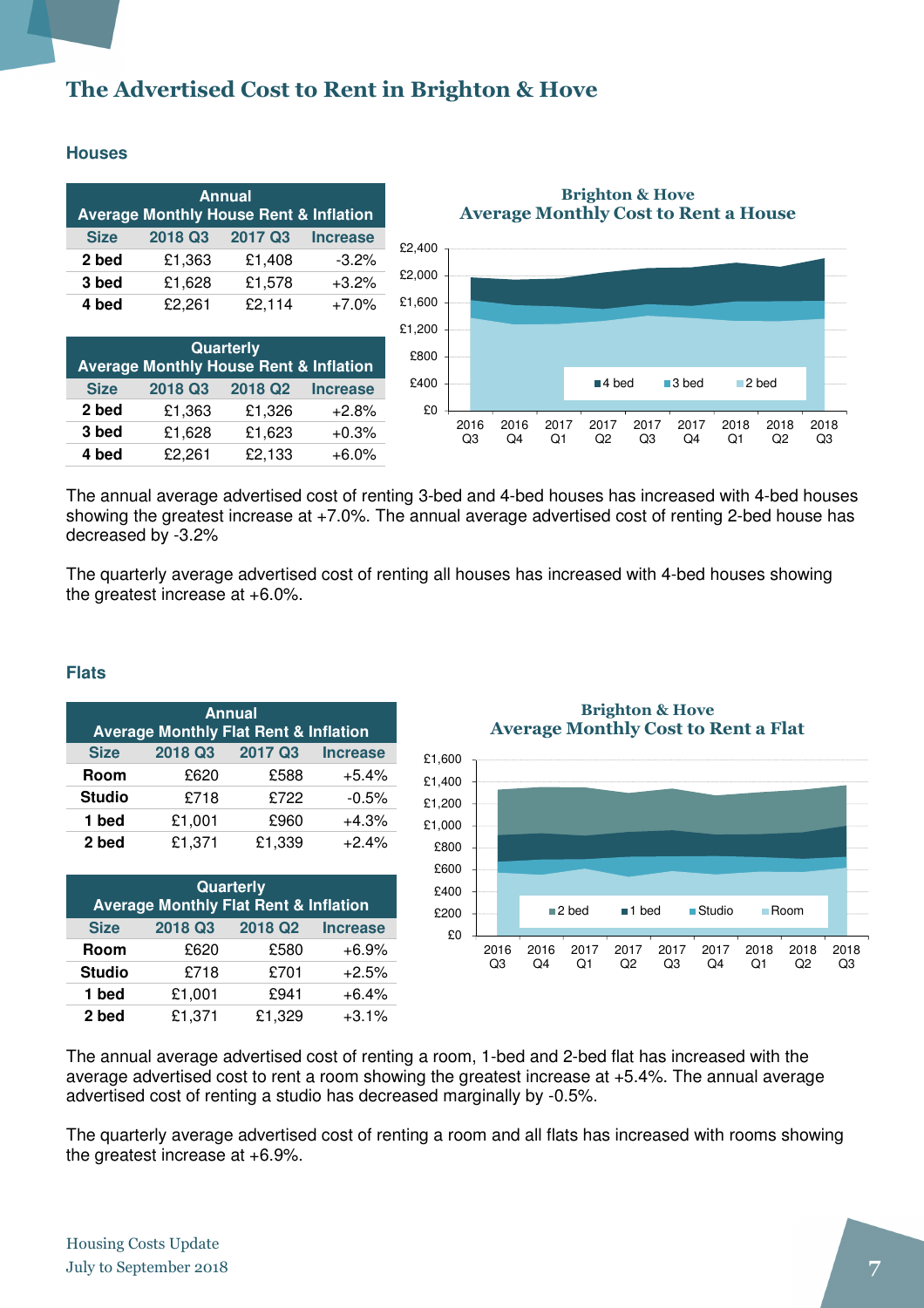### The Affordability of Renting in Brighton & Hove

| <b>Private Sector Rent Levels and Mortgage Comparison</b> |                                  |                                      |                                         |                                        |  |
|-----------------------------------------------------------|----------------------------------|--------------------------------------|-----------------------------------------|----------------------------------------|--|
|                                                           | 2018 Q3                          |                                      | <b>Rent Compared to Mortgage *</b>      |                                        |  |
| <b>Property</b>                                           | <b>Average Rent</b><br>per Month | <b>Equivalent</b><br><b>Mortgage</b> | <b>Annual Income</b><br><b>Required</b> | Rent as a % of<br><b>Purchase Cost</b> |  |
| <b>Room</b>                                               | 620<br>£                         | £106,003                             | £32,616                                 | not applicable                         |  |
| <b>Studio</b>                                             | 718<br>£                         | £122,856                             | £37,802                                 | 66.4%                                  |  |
| 1 Bed Flat                                                | 1,001<br>£                       | £171,241                             | £52,690                                 | 68.4%                                  |  |
| 2 Bed Flat                                                | £<br>1,371                       | £234,493                             | £72,152                                 | 64.1%                                  |  |
| 2 Bed House                                               | 1,363<br>£                       | £233,219                             | £71,760                                 | 59.1%                                  |  |
| <b>3 Bed House</b>                                        | 1,628<br>£                       | £278,521                             | £85,699                                 | 58.1%                                  |  |

### Rent & Mortgage Comparison

**\* Assuming a mortgage at 3.25 times income over 25 years with 5% interest** 

A household renting an average 1-bed flat would be paying £1,001 per month in rent, which is equivalent to the monthly repayment cost of a £171,241 mortgage. Traditionally, a mortgage of this amount would require an income of £52,690 to finance, 81% above the city average.

During 2003 rents averaged at around 80% of what a mortgage would be on that home. However, prices have risen quicker than rents resulting in rents now covering around 63% of purchase value, and this is before factoring in managing agent fees, maintenance, and other costs. Buy to Let investors should undertake careful financial appraisals to ensure they will receive sufficient returns.

### Rent & Housing Benefit Comparison

The Local Housing Allowance (LHA) is a standard housing benefit rate based on the number and age of people in the household and the number of rooms that the household needs.

The LHA is a maximum amount payable, which may be reduced due to income and savings.

The local housing allowance is less than all average rents which could reduce the chances of those on benefits finding an affordable home.

### Brighton & Hove Monthly Average Private Sector Rents & Housing Benefit (2018 Q3) Average Monthly Rent



Note: The housing benefit local housing allowance calculated is only based on the number of bedrooms required, as all tenants are entitled to a kitchen and bathroom.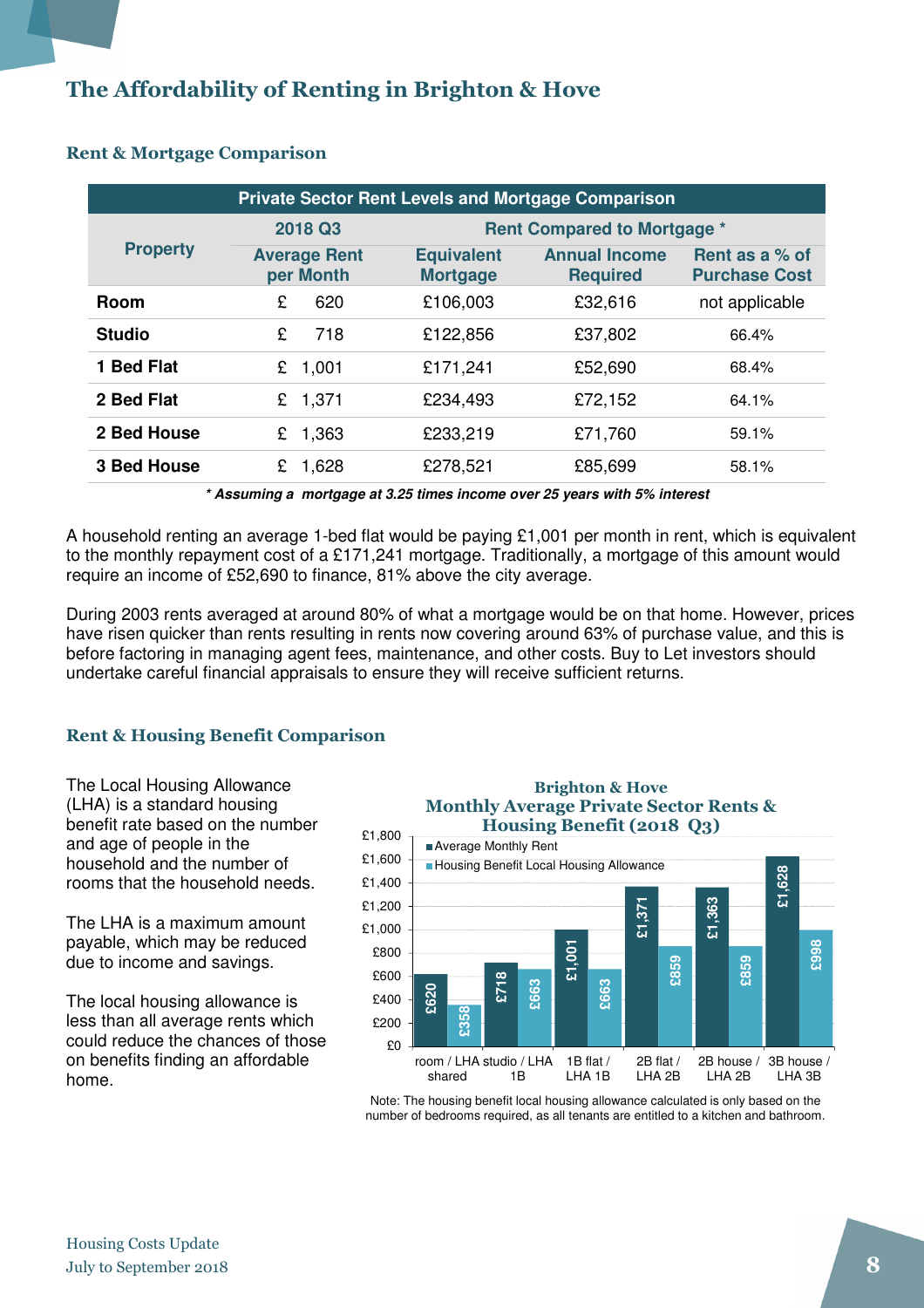### Data Tables: Advertised Cost of Renting in Brighton & Hove

| <b>HOUSES</b>                     | 2 Bed<br><b>House</b> | 3 Bed<br><b>House</b> | 4 Bed<br><b>House</b> |
|-----------------------------------|-----------------------|-----------------------|-----------------------|
| <b>Average</b>                    | £1,363                | £1,628                | £2,261                |
| Last Quarter (2018 Q2 Apr-Jun)    | £1,326                | £1,623                | £2,133                |
| % Change from last quarter        | +2.8%                 | $+0.3%$               | +6.0%                 |
| Last Year (2017 Q3 Jul-Sep)       | £1,408                | £1,578                | £2,114                |
| % Change from last year           | $-3.2%$               | +3.2%                 | +7.0%                 |
|                                   |                       |                       |                       |
| Highest                           | £1,950                | £3,500                | £4,000                |
| Lowest                            | £975                  | £1,125                | £1,295                |
|                                   |                       |                       |                       |
| Half the prices were higher than  | £1,350                | £1,550                | £2,200                |
| Most frequent price               | £1,350                | £1,450                | £2,000                |
|                                   |                       |                       |                       |
| <b>Average of lowest quartile</b> | £1,250                | £1,400                | £1,908                |
| Last Quarter (2018 Q2 Apr-Jun)    | £1,195                | £1,449                | £1,750                |
| % Change from last quarter        | +4.6%                 | $-3.4\%$              | +9.0%                 |
| Last Year (2017 Q3 Jul-Sep)       | £1,250                | £1,350                | £1,850                |
| % Change from last year           | 0.0%                  | +3.7%                 | $+3.1\%$              |

| <b>FLATS</b>                      | <b>Room</b> | <b>Studio</b> | <b>Bed Flat</b> | 2<br><b>Bed Flat</b> |
|-----------------------------------|-------------|---------------|-----------------|----------------------|
| <b>Average</b>                    | £620        | £718          | £1,001          | £1,371               |
| Last Quarter (2018 Q2 Apr-Jun)    | £580        | £701          | £941            | £1,329               |
| % Change from last quarter        | +6.9%       | +2.5%         | $+6.4\%$        | $+3.1\%$             |
| Last Year (2017 Q3 Jul-Sep)       | £588        | £722          | £960            | £1,339               |
| % Change from last year           | $+5.4\%$    | -0.5%         | +4.3%           | $+2.4%$              |
|                                   |             |               |                 |                      |
| Highest                           | £750        | £950          | £2,383          | £2,500               |
| Lowest                            | £399        | £480          | £625            | £840                 |
|                                   |             |               |                 |                      |
| Half the prices were higher than  | £635        | £725          | £950            | £1,300               |
| Most frequent price               | £700        | £750          | £850            | £1,250               |
|                                   |             |               |                 |                      |
| <b>Average of lowest quartile</b> | £564        | £664          | £875            | £1,195               |
| Last Quarter (2018 Q2 Apr-Jun)    | £539        | £625          | £825            | £1,100               |
| % Change from last quarter        | +4.5%       | +6.2%         | +6.1%           | +8.6%                |
| Last Year (2017 Q3 Jul-Sep)       | £525        | £650          | £850            | £1,150               |
| % Change from last year           | $+7.4%$     | $+2.1\%$      | $+2.9\%$        | $+3.9%$              |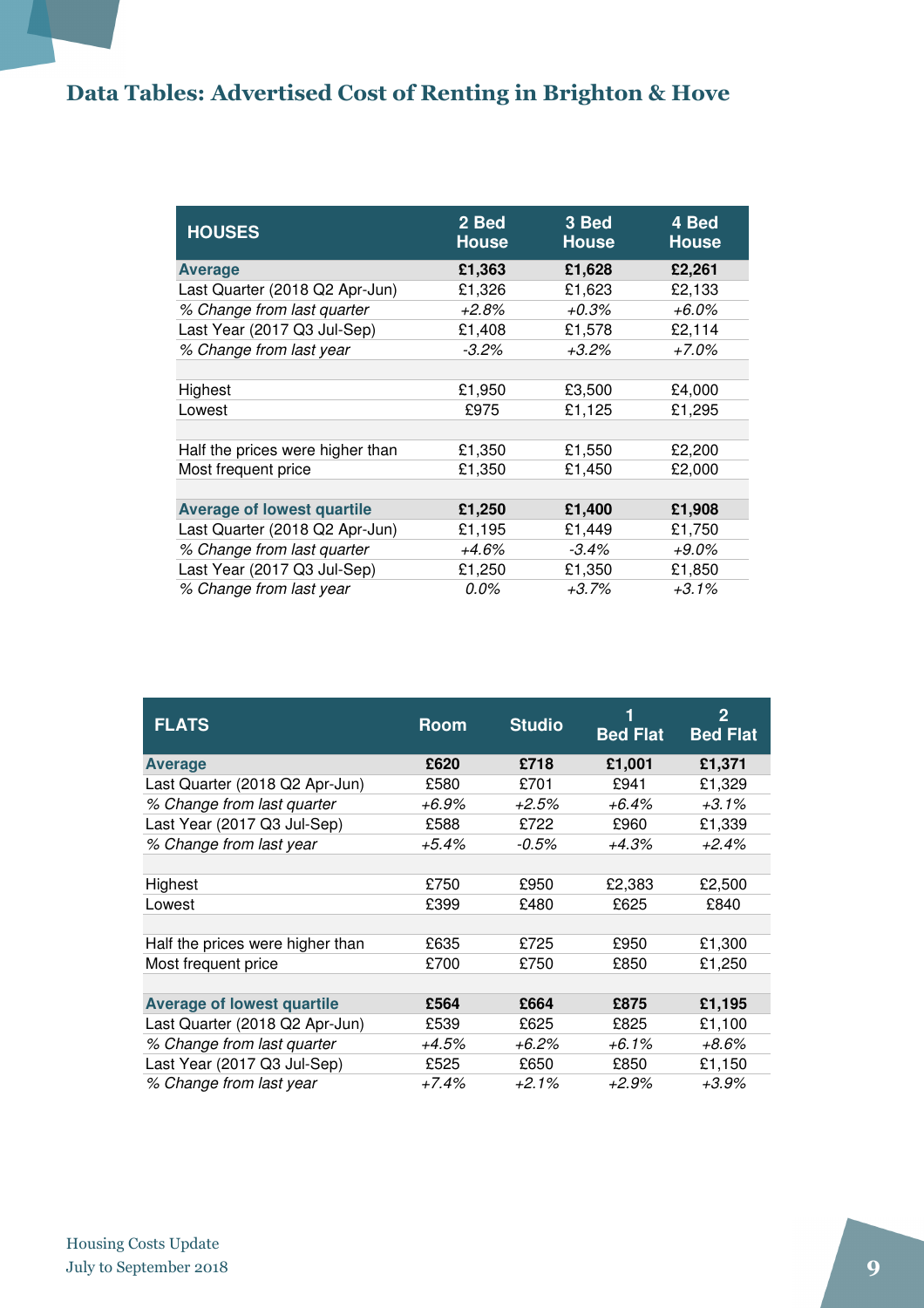### Gumtree: Advertised cost to rent in Brighton & Hove

| <b>Houses</b>                                     |                                                   |                     |                 |  |  |  |  |
|---------------------------------------------------|---------------------------------------------------|---------------------|-----------------|--|--|--|--|
| <b>Annual</b>                                     |                                                   |                     |                 |  |  |  |  |
| <b>Average Monthly House Rent &amp; Inflation</b> |                                                   |                     |                 |  |  |  |  |
| <b>Size</b>                                       | 2018 Q3                                           | 2017 Q3             | <b>Increase</b> |  |  |  |  |
| 2 bed                                             | £1,370                                            | £1,370              | $0.0\%$         |  |  |  |  |
| 3 bed                                             | £1,666                                            | £1,432              | $+16.3%$        |  |  |  |  |
| 4 bed                                             | £2.409                                            | £1.788              | $+34.7%$        |  |  |  |  |
|                                                   |                                                   | <b>Quarterly</b>    |                 |  |  |  |  |
|                                                   | <b>Average Monthly House Rent &amp; Inflation</b> |                     |                 |  |  |  |  |
| <b>Size</b>                                       | 2018 Q3                                           | 2018 Q <sub>2</sub> | <b>Increase</b> |  |  |  |  |
| 2 bed                                             | £1,370                                            | £1.441              | $-4.9%$         |  |  |  |  |
| 3 bed                                             | £1,666                                            | £1,582              | $+5.3%$         |  |  |  |  |
| 4 bed                                             | £2.409                                            | £2.238              | $+7.6%$         |  |  |  |  |



The annual average advertised cost of renting 3-bed and 4-bed has increased with 4-bed houses showing the greatest increase at +34.7%.

The quarterly average advertised cost of renting a 3-bed and 4-bed house has increased with 4-bed houses showing the greatest increase at +7.6%.

| <b>Flats</b>                                                |                                            |                     |                 |  |  |  |
|-------------------------------------------------------------|--------------------------------------------|---------------------|-----------------|--|--|--|
| <b>Annual</b><br><b>Average Flat Prices &amp; Inflation</b> |                                            |                     |                 |  |  |  |
|                                                             |                                            |                     |                 |  |  |  |
| <b>Size</b>                                                 | 2018 Q3                                    | 2017 Q3             | <b>Increase</b> |  |  |  |
| Room                                                        | £544                                       | £540                | $+0.8%$         |  |  |  |
| <b>Studio</b>                                               | £732                                       | £710                | $+3.1%$         |  |  |  |
| 1 bed                                                       | £1,017                                     | £915                | $+11.1%$        |  |  |  |
| 2 bed                                                       | £1,381                                     | £1,254              | $+10.1%$        |  |  |  |
|                                                             | Quarterly                                  |                     |                 |  |  |  |
|                                                             | <b>Average Flat Prices &amp; Inflation</b> |                     |                 |  |  |  |
| <b>Size</b>                                                 | 2018 Q3                                    | 2018 Q <sub>2</sub> | <b>Increase</b> |  |  |  |
| Room                                                        | £544                                       | £525                | $+3.7%$         |  |  |  |
| <b>Studio</b>                                               | £732                                       | £729                | $+0.4%$         |  |  |  |
| 1 bed                                                       | £1,017                                     | £934                | $+8.9%$         |  |  |  |
| 2 bed                                                       | £1,381                                     | £1,307              | +5.6%           |  |  |  |

£0 £200 £400 £600 £800 £1,000 £1,200 £1,400 2017 Q2 2017 Q3 2017 Q4 2018 Q1 2018 Q2 2018 Q3 Brighton & Hove Average Monthly Cost to Rent a Flat ■2 bed ■1 bed ■Studio ■ Room Source: Gumtree

The annual average advertised cost of renting a room and all flats has increased with 1-bed flats showing the greatest increase at +11.1%.

The quarterly average advertised cost of renting a room and all flats has increased with 1-bed flats showing the greatest increase at +8.9%.

#### Rent & Housing Benefit Comparison

The Local Housing Allowance (LHA) is a standard housing benefit rate based on the number and age of people in the household and the number of rooms that the household needs. It is a maximum amount payable, which may be reduced due to income and savings.

The local housing allowance is less than all average rents which could reduce the chances of those on benefits finding an affordable home.

#### Brighton & Hove Monthly Average Private Sector Rents & Housing Benefit (2018 Q3)



Note: The housing benefit local housing allowance calculated is only based on the number of bedrooms required, as all tenants are entitled to a kitchen and bathroom.

### Housing Costs Update July to September 2018 **10**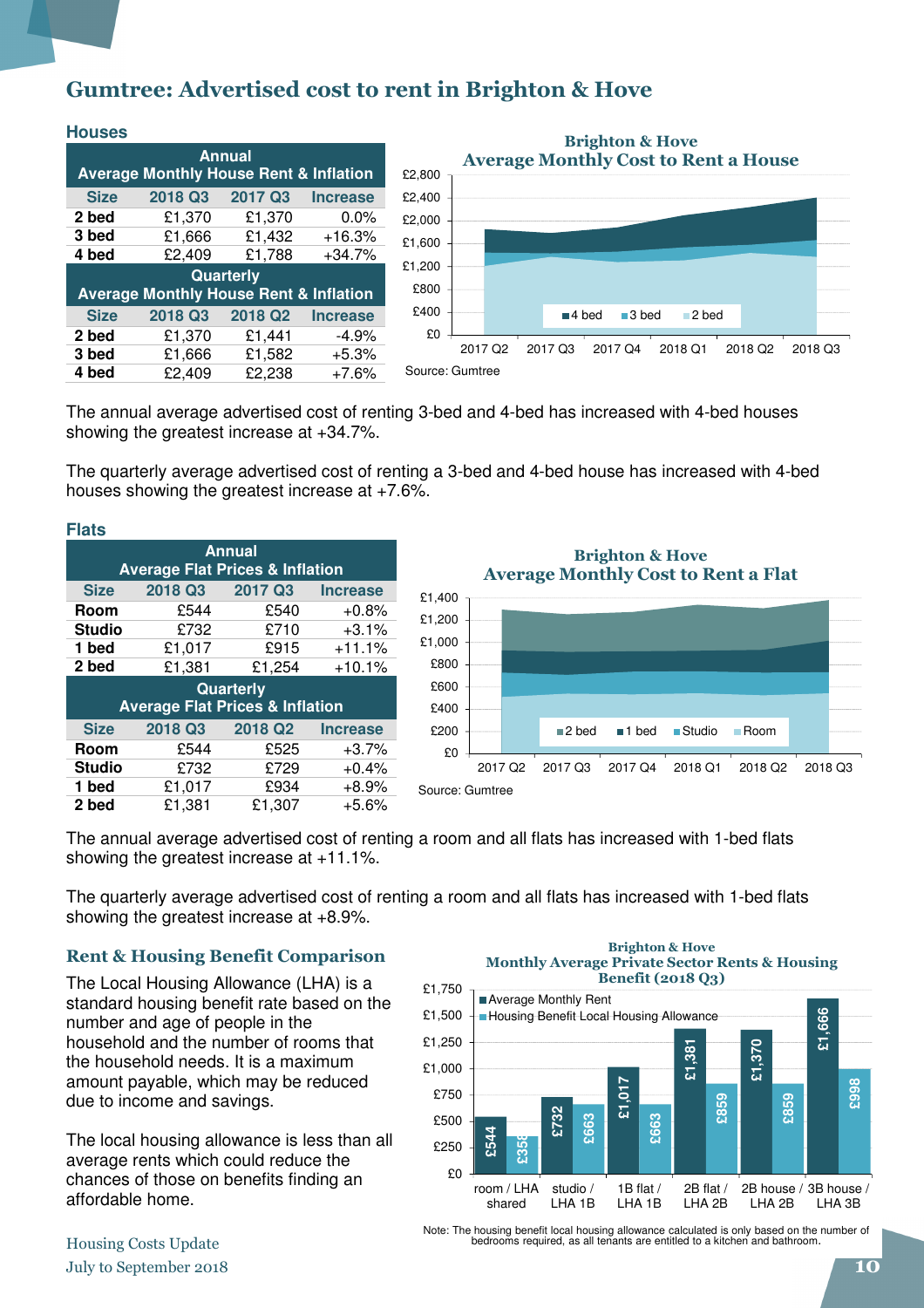### Comparison between Gumtree and Rightmove: Advertised Cost of Renting in Brighton & Hove

#### **Houses**

|                                   | <b>Gumtree</b>        |                       | <b>Rightmove</b>      |                       |                       |                       |
|-----------------------------------|-----------------------|-----------------------|-----------------------|-----------------------|-----------------------|-----------------------|
| <b>HOUSES</b>                     | 2 Bed<br><b>House</b> | 3 Bed<br><b>House</b> | 4 Bed<br><b>House</b> | 2 Bed<br><b>House</b> | 3 Bed<br><b>House</b> | 4 Bed<br><b>House</b> |
| <b>Average</b>                    | £1,370                | £1,666                | £2,409                | £1,363                | £1,628                | £2,261                |
| Last Quarter (2018 Q2 Apr-Jun)    | £1,441                | £1,582                | £2,238                | £1,326                | £1,623                | £2,133                |
| % Change from last quarter        | $-4.9%$               | $+5.3%$               | +7.6%                 | +2.8%                 | $+0.3\%$              | $+6.0\%$              |
| Last Year (2017 Q3 Jul-Sep)       | £1,370                | £1,432                | £1,788                | £1,408                | £1,578                | £2,114                |
| % Change from last year           | 0.0%                  | +16.3%                | +34.7%                | $-3.2\%$              | $+3.2\%$              | +7.0%                 |
|                                   |                       |                       |                       |                       |                       |                       |
| Highest                           | £1,750                | £2,200                | £3,695                | £1,950                | £3,500                | £4,000                |
| Lowest                            | £1,000                | £1,200                | £1,295                | £975                  | £1,125                | £1,295                |
|                                   |                       |                       |                       |                       |                       |                       |
| Half the prices were higher than  | £1,325                | £1,690                | £2,350                | £1,350                | £1,550                | £2,200                |
| Most frequent price               | £1,750                | £1,400                | £2,400                | £1,350                | £1,450                | £2,000                |
|                                   |                       |                       |                       |                       |                       |                       |
| <b>Average of lowest quartile</b> | £1,260                | £1,415                | £2,166                | £1,250                | £1,400                | £1,908                |
| Last Quarter (2018 Q2 Apr-Jun)    | £1,195                | £1,325                | £1,825                | £1,195                | £1,449                | £1,750                |
| % Change from last quarter        | +5.4%                 | +6.8%                 | $+18.7%$              | +4.6%                 | $-3.4\%$              | $+9.0\%$              |
| Last Year (2017 Q3 Jul-Sep)       | £1,213                | £1,350                | £1,450                | £1,250                | £1,350                | £1,850                |
| % Change from last year           | $+3.9\%$              | +4.8%                 | +49.4%                | +0.0%                 | $+3.7%$               | $+3.1\%$              |

### **Flats**

|                                   | <b>Gumtree</b> |               |                      | <b>Rightmove</b>     |             |               |                      |                      |
|-----------------------------------|----------------|---------------|----------------------|----------------------|-------------|---------------|----------------------|----------------------|
| <b>FLATS</b>                      | <b>Room</b>    | <b>Studio</b> | 1 Bed<br><b>Flat</b> | 2 Bed<br><b>Flat</b> | <b>Room</b> | <b>Studio</b> | 1 Bed<br><b>Flat</b> | 2 Bed<br><b>Flat</b> |
| <b>Average</b>                    | £544           | £732          | £1,017               | £1,381               | £620        | £718          | £1,001               | £1,371               |
| Last Quarter (2018 Q2 Apr-Jun)    | £525           | £729          | £934                 | £1,307               | £580        | £701          | £941                 | £1,329               |
| % Change from last quarter        | $+3.7%$        | +0.4%         | +8.9%                | +5.6%                | +6.9%       | +2.5%         | +6.4%                | $+3.1%$              |
| Last Year (2017 Q3 Jul-Sep)       | £540           | £710          | £915                 | £1,254               | £588        | £722          | £960                 | £1,339               |
| % Change from last year           | +0.8%          | $+3.1\%$      | +11.1%               | $+10.1\%$            | +5.4%       | $-0.5\%$      | +4.3%                | $+2.4%$              |
|                                   |                |               |                      |                      |             |               |                      |                      |
| Highest                           | £765           | £950          | £1,733               | £2,250               | £750        | £950          | £2,383               | £2,500               |
| Lowest                            | £170           | £550          | £600                 | £800                 | £399        | £480          | £625                 | £840                 |
|                                   |                |               |                      |                      |             |               |                      |                      |
| Half the prices were higher than  | £550           | £750          | £950                 | £1,300               | £635        | £725          | £950                 | £1,300               |
| Most frequent price               | £550           | £795          | £900                 | £1,250               | £700        | £750          | £850                 | £1,250               |
|                                   |                |               |                      |                      |             |               |                      |                      |
| <b>Average of lowest quartile</b> | £480           | £665          | £875                 | £1,200               | £564        | £664          | £875                 | £1,195               |
| Last Quarter (2018 Q2 Apr-Jun)    | £450           | £650          | £805                 | £1,150               | £539        | £625          | £825                 | £1,100               |
| % Change from last quarter        | $+6.7%$        | +2.3%         | $+8.7%$              | +4.3%                | +4.5%       | +6.2%         | +6.1%                | $+8.6%$              |
| Last Year (2017 Q3 Jul-Sep)       | £489           | £625          | £775                 | £1,050               | £525        | £650          | £850                 | £1,150               |
| % Change from last year           | -1.8%          | +6.4%         | +12.9%               | +14.3%               | +7.4%       | +2.1%         | +2.9%                | $+3.9%$              |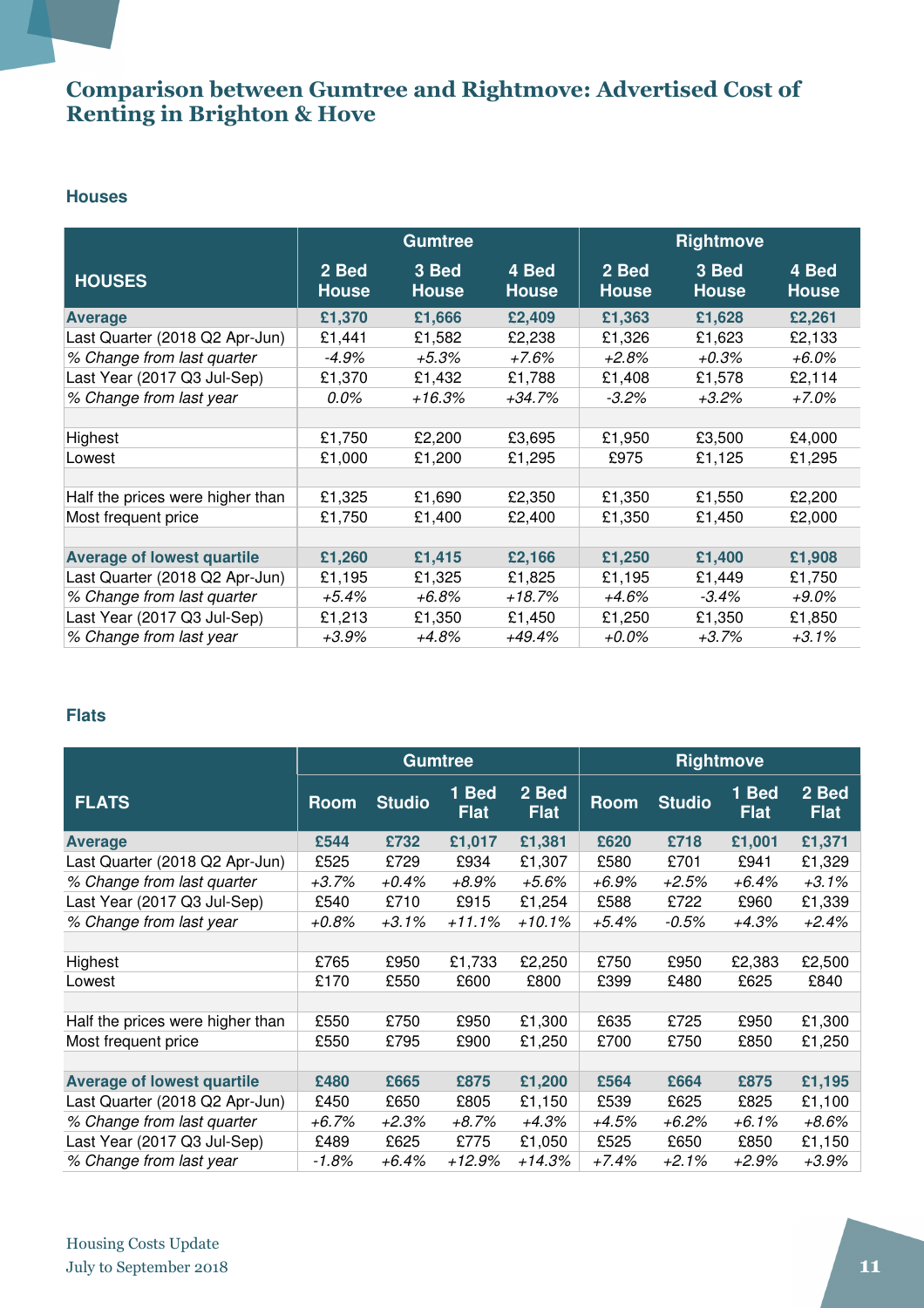### Valuation Office Agency

### Statistics on rents paid for private rented properties in the City

The following information it taken from data collected by the Valuation Office Agency on rents paid for properties in the city's private rented sector. The data is based on a sample of rental information. Although this sample changes over time, it still provides an indication of changes in the rental market.

The charts and tables compare the 12 month period from 1 April 2017 to 31 March 2018 to the pervious 12 month period from 1 April 2016 to 31 March 2017.

|                        |              |                | <b>Sample Size</b> |        |        |           |              |
|------------------------|--------------|----------------|--------------------|--------|--------|-----------|--------------|
| <b>Period</b>          | <b>Rooms</b> | <b>Studios</b> | 1 beds             | 2 beds | 3 beds | $4+$ beds | <b>Total</b> |
| 1 Apr $17 - 31$ Mar 18 | 200          | 260            | l.100              | .280   | 490    | 720       | 4.050        |
| 1 Apr $16 - 31$ Mar 17 | 210          | 290            | 0.000              | .090   | 490    | 880       | 3,960        |

When comparing the sample data there has been an increase in the rent paid for all the different sized properties, with rooms showing the greatest increase at +6.6%

#### **Single People and Couples**

| <b>Annual</b><br><b>Average Monthly Rent &amp; Inflation</b> |         |         |                 |  |  |
|--------------------------------------------------------------|---------|---------|-----------------|--|--|
| <b>Size</b>                                                  | 2017/18 | 2016/17 | <b>Increase</b> |  |  |
| Room                                                         | £486    | £456    | $+6.6%$         |  |  |
| <b>Studio</b>                                                | £662    | £650    | $+1.8%$         |  |  |
| 1 bed                                                        | £873    | £866    | $+0.8%$         |  |  |

#### Brighton & Hove Average Monthly Cost



#### **Families and larger households**

| <b>Annual</b><br><b>Average Monthly Rent &amp; Inflation</b> |         |         |                 |  |  |  |
|--------------------------------------------------------------|---------|---------|-----------------|--|--|--|
| <b>Size</b>                                                  | 2017/18 | 2016/17 | <b>Increase</b> |  |  |  |
| 2 bed                                                        | £1,180  | £1,169  | $+0.9%$         |  |  |  |
| 3 bed                                                        | £1,482  | £1,472  | $+0.7%$         |  |  |  |
| $4$ bed $+$                                                  | £2,361  | £2,237  | $+5.5%$         |  |  |  |

#### Brighton & Hove Average Monthly Cost



Source: VOA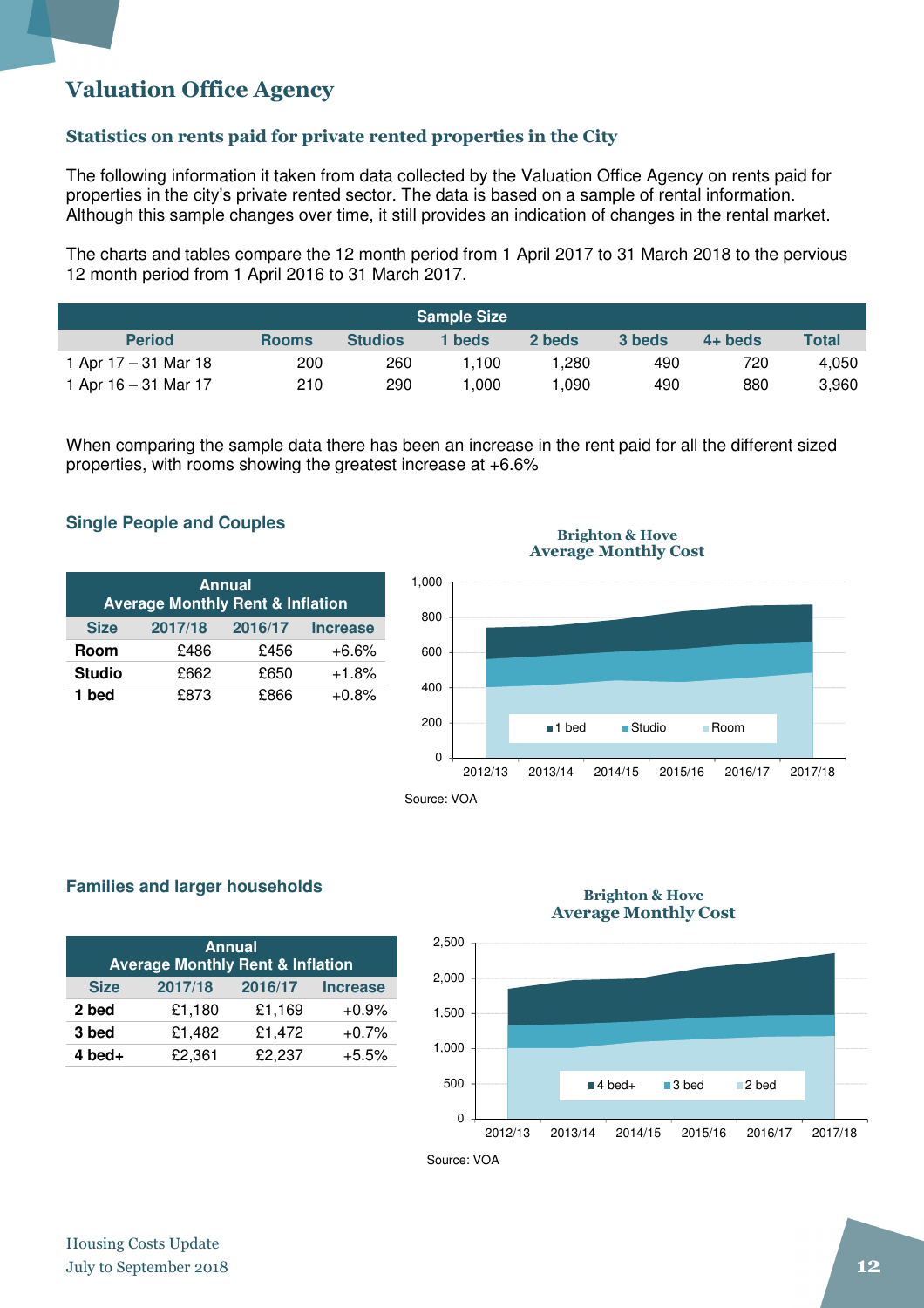### Valuation Office Agency (continued)

### **Rent & Housing Benefit Comparison**

The Local Housing Allowance (LHA) is a standard housing benefit rate based on the number and age of people in the household and the number of rooms that the household needs.

The LHA is a maximum amount payable, which may be reduced due to income and savings.

With the exception of studios, the local housing allowance is less than all average rents which could reduce the chances of those on benefits finding an affordable home.



Brighton & Hove

Note: The housing benefit local housing allowance calculated is only based on the number of bedrooms required, as all tenants are entitled to a kitchen and bathroom.

### **Annual Comparisons**

The table shows the annual changes in the rents paid for properties in the city; comparing the average, median and upper and lower quartiles<sup>1</sup>

|                                           | <b>Room</b> | <b>Studio</b> | 1-Bed   | 2-Bed   | 3-Bed    | $4 - Bed +$ |
|-------------------------------------------|-------------|---------------|---------|---------|----------|-------------|
| <b>Average</b>                            | £486        | £662          | £873    | £1,180  | £1,482   | £2,361      |
| Last Year (1 Apr 2016 - 31 Mar 2017)      | £456        | £650          | £866    | £1,169  | £1,472   | £2,237      |
| % Change from last year                   | +6.6%       | $+1.8%$       | $+0.8%$ | +0.9%   | $+0.7\%$ | $+5.5%$     |
|                                           |             |               |         |         |          |             |
| Half the prices were higher than (median) | £499        | £650          | £850    | £1,150  | £1,450   | £2,250      |
| Last Year (1 Apr 2016 - 31 Mar 2017)      | £450        | £650          | £850    | £1,150  | £1,425   | £2,150      |
| % Change from last year                   | $+10.9\%$   | 0.0%          | 0.0%    | $0.0\%$ | +1.8%    | $+4.7%$     |
|                                           |             |               |         |         |          |             |
| <b>Upper quartile</b>                     | £546        | £710          | £925    | £1,270  | £1,600   | £2,708      |
| Last Year (1 Apr 2016 - 31 Mar 2017)      | £500        | £695          | £925    | £1,295  | £1,600   | £2,529      |
| % Change from last year                   | $+9.2%$     | $+2.2%$       | $0.0\%$ | -1.9%   | $0.0\%$  | $+7.1%$     |
|                                           |             |               |         |         |          |             |
| <b>Lower quartile</b>                     | £390        | £610          | £795    | £1,015  | £1,300   | £1,906      |
| Last Year (1 Apr 2016 - 31 Mar 2017)      | £410        | £595          | £795    | £1,000  | £1,300   | £1,820      |
| % Change from last year                   | $-4.9\%$    | 2.5%          | 0.0%    | +1.5%   | 0.0%     | +4.7%       |

 $\overline{\phantom{a}}$ 

<sup>&</sup>lt;sup>1</sup> The upper quartile has the top 25% of rents above it and the lower quartiles has the bottom 25% of rents below it